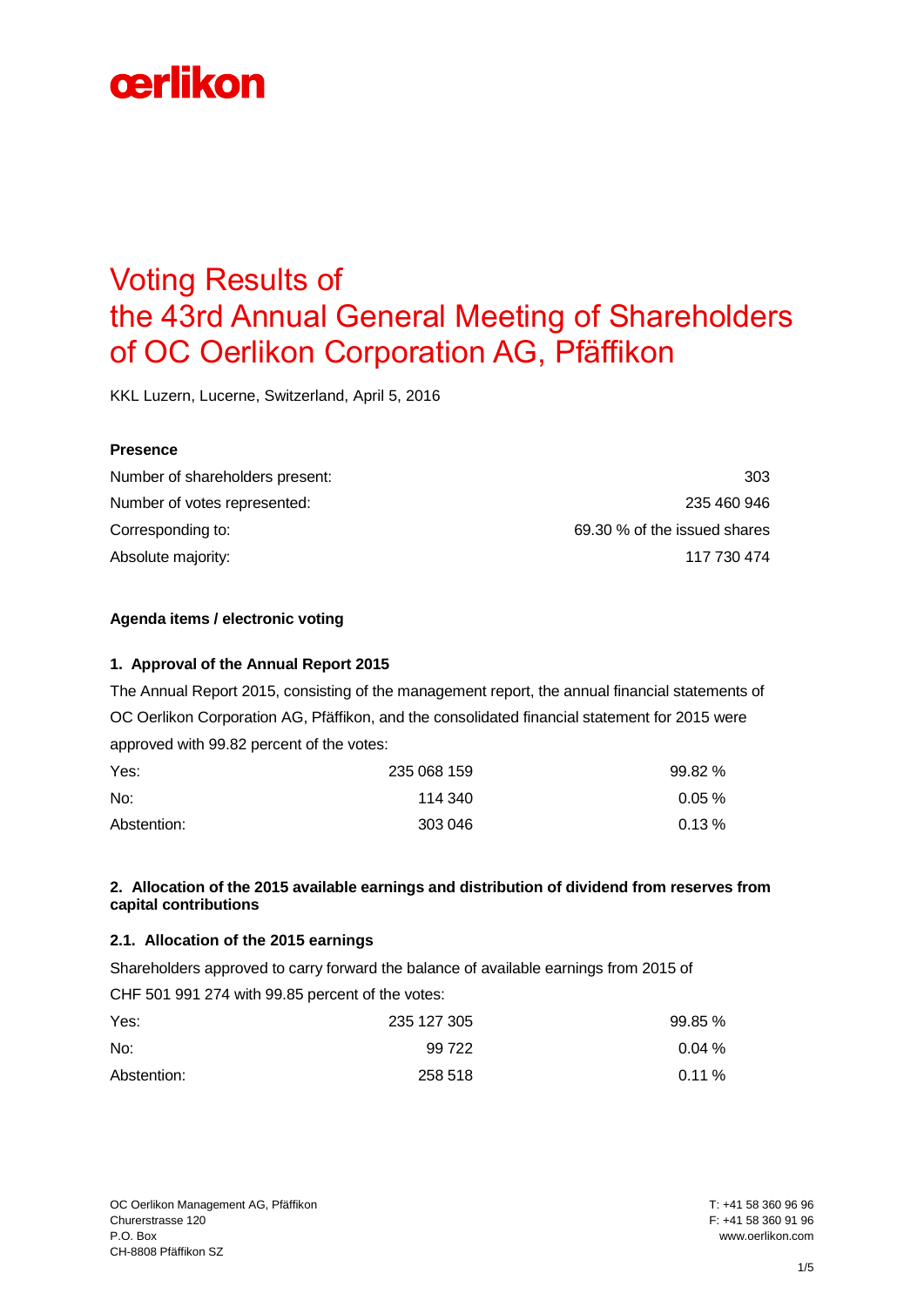### **2.2. Distribution of dividend from reserves from capital contributions**

Shareholders approved the proposed distribution of dividend from reserves from capital contributions (without withholding tax) of CHF 0.30 on dividend bearing shares with a nominal value of CHF 1.00 each with 99.85 percent of the votes:

| Yes:        | 235 134 771 | 99.85%   |
|-------------|-------------|----------|
| No:         | 108 443     | $0.05\%$ |
| Abstention: | 243 106     | 0.10%    |

#### **3. Discharge of the members of the Board of Directors and the Executive Committee for the financial year 2015**

Shareholders granted the discharge of the members of the Board of Directors and the Executive Committee for the financial year 2015 with 94.10 percent of the votes:

| Yes:        | 89 011 172 | 94.10 %   |
|-------------|------------|-----------|
| No:         | 5 204 055  | $5.50\%$  |
| Abstention: | 373 939    | $0.40 \%$ |

# **4. Elections to the Board of Directors**

# **4.1. Re-elections**

# **4.1.1. Prof. Dr. Michael Süss**

Prof. Dr. Michael Süss was re-elected as Chairman of the Board of Directors for a one-year term of office until completion of the next Annual General Meeting of Shareholders with 93.21 percent of the votes:

| Yes:        | 219 488 902 | 93.21 %  |
|-------------|-------------|----------|
| No:         | 15 685 180  | 6.66%    |
| Abstention: | 312 238     | $0.13\%$ |

# **4.1.2. Mr. Gerhard Pegam**

Mr. Gerhard Pegam was re-elected as Director for a one-year term of office until completion of the next Annual General Meeting of Shareholders with 99.58 percent of the votes:

| Yes:        | 234 495 200 | 99.58 %  |
|-------------|-------------|----------|
| No:         | 674 485     | $0.29\%$ |
| Abstention: | 316 635     | $0.13\%$ |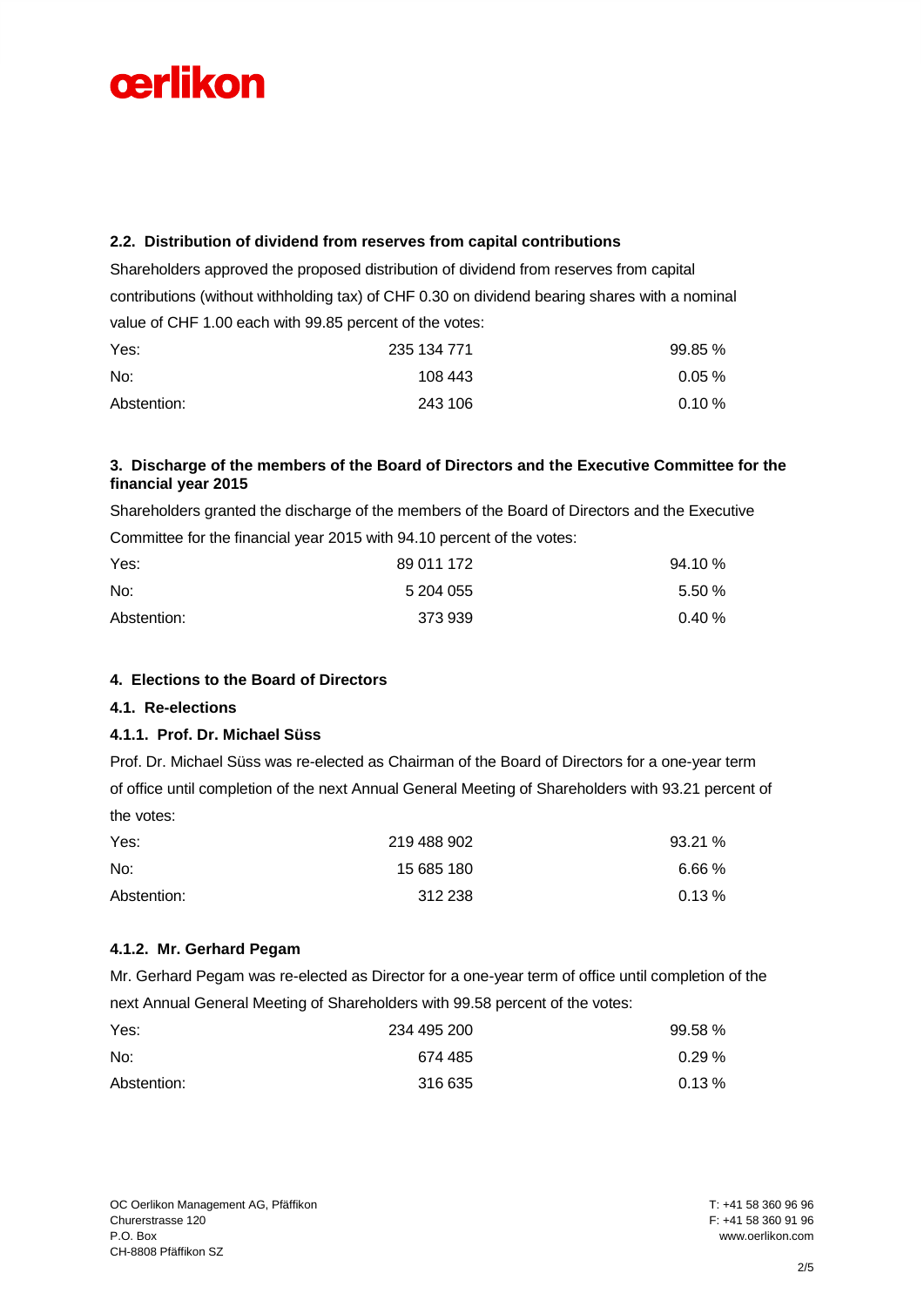

# **4.1.3. Mr. Hans Ziegler**

Mr. Hans Ziegler was re-elected as Director for a one-year term of office until completion of the next Annual General Meeting of Shareholders with 99.17 percent of the votes:

| Yes:        | 233 536 163 | 99.17 %    |
|-------------|-------------|------------|
| No:         | 1 616 968   | $0.69\,\%$ |
| Abstention: | 333 189     | $0.14 \%$  |

#### **4.2. Election of new members**

#### **4.2.1. Dr. Jean Botti**

Dr. Jean Botti was elected as Director for a one-year term of office until completion of the next Annual General Meeting of Shareholders with 99.64 percent of the votes:

| Yes:        | 234 632 782 | 99.64 %   |
|-------------|-------------|-----------|
| No:         | 475 455     | $0.20 \%$ |
| Abstention: | 378 083     | $0.16\%$  |

# **4.2.2. Mr. David Metzger**

Mr. David Metzger was elected as Director for a one-year term of office until completion of the next Annual General Meeting of Shareholders with 97.52 percent of the votes:

| Yes:        | 229 632 804 | 97.52 %  |
|-------------|-------------|----------|
| No:         | 5493080     | $2.33\%$ |
| Abstention: | 360 436     | $0.15\%$ |

#### **4.2.3. Mr. Alexey V. Moskov**

Mr. Alexey V. Moskov was elected as Director for a one-year term of office until completion of the next Annual General Meeting of Shareholders with 93.55 percent of the votes:

| Yes:        | 220 293 119 | 93.55% |
|-------------|-------------|--------|
| No:         | 14 768 026  | 6.27%  |
| Abstention: | 425 175     | 0.18%  |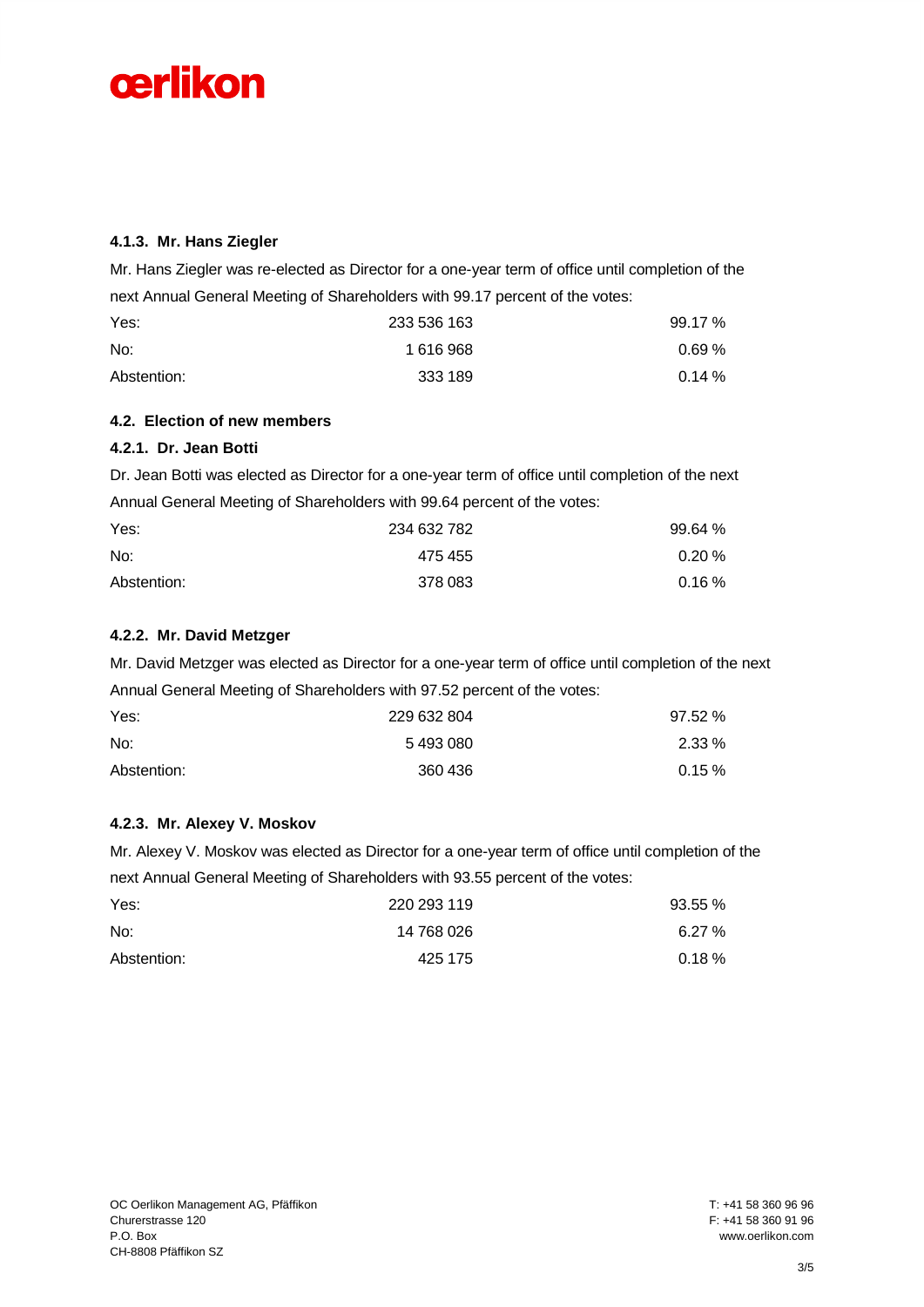# **5. Elections to the Human Resources Committee (HRC)**

# **5.1. Re-elections**

# **5.1.1. Prof. Dr. Michael Süss**

Prof. Dr. Michael Süss was re-elected as Member of the HRC for a one-year term of office until completion of the next Annual General Meeting of Shareholders with 79.99 percent of the votes: Yes: 79.99 % No: 46 733 678 19.85 % Abstention: 385 954 0.16 %

# **5.1.2. Mr. Hans Ziegler**

|             | Mr. Hans Ziegler was re-elected as Member of the HRC for a one-year term of office until       |           |
|-------------|------------------------------------------------------------------------------------------------|-----------|
|             | completion of the next Annual General Meeting of Shareholders with 97.77 percent of the votes: |           |
| Yes:        | 230 241 748                                                                                    | 97.77%    |
| No:         | 4 829 414                                                                                      | $2.05\%$  |
| Abstention: | 415 158                                                                                        | $0.18 \%$ |

# **5.2. Election of a new member**

Mr. Alexey V. Moskov was elected as a new Member of the HRC for a one-year term of office until completion of the next Annual General Meeting of Shareholders with 81.83 percent of the votes:

| Yes:        | 192 692 715 | 81.83 %   |
|-------------|-------------|-----------|
| No:         | 42 123 427  | 17.89 %   |
| Abstention: | 670 178     | $0.28 \%$ |

# **6. Election of the Auditors**

|                                                     | Shareholders approved the election of PricewaterhouseCoopers AG, Zurich, as auditor for a |           |
|-----------------------------------------------------|-------------------------------------------------------------------------------------------|-----------|
| period of one year with 98.72 percent of the votes: |                                                                                           |           |
| Yes:                                                | 232 461 407                                                                               | $98.72\%$ |
| No:                                                 | 2686430                                                                                   | 1.14%     |
| Abstention:                                         | 338 483                                                                                   | $0.14 \%$ |